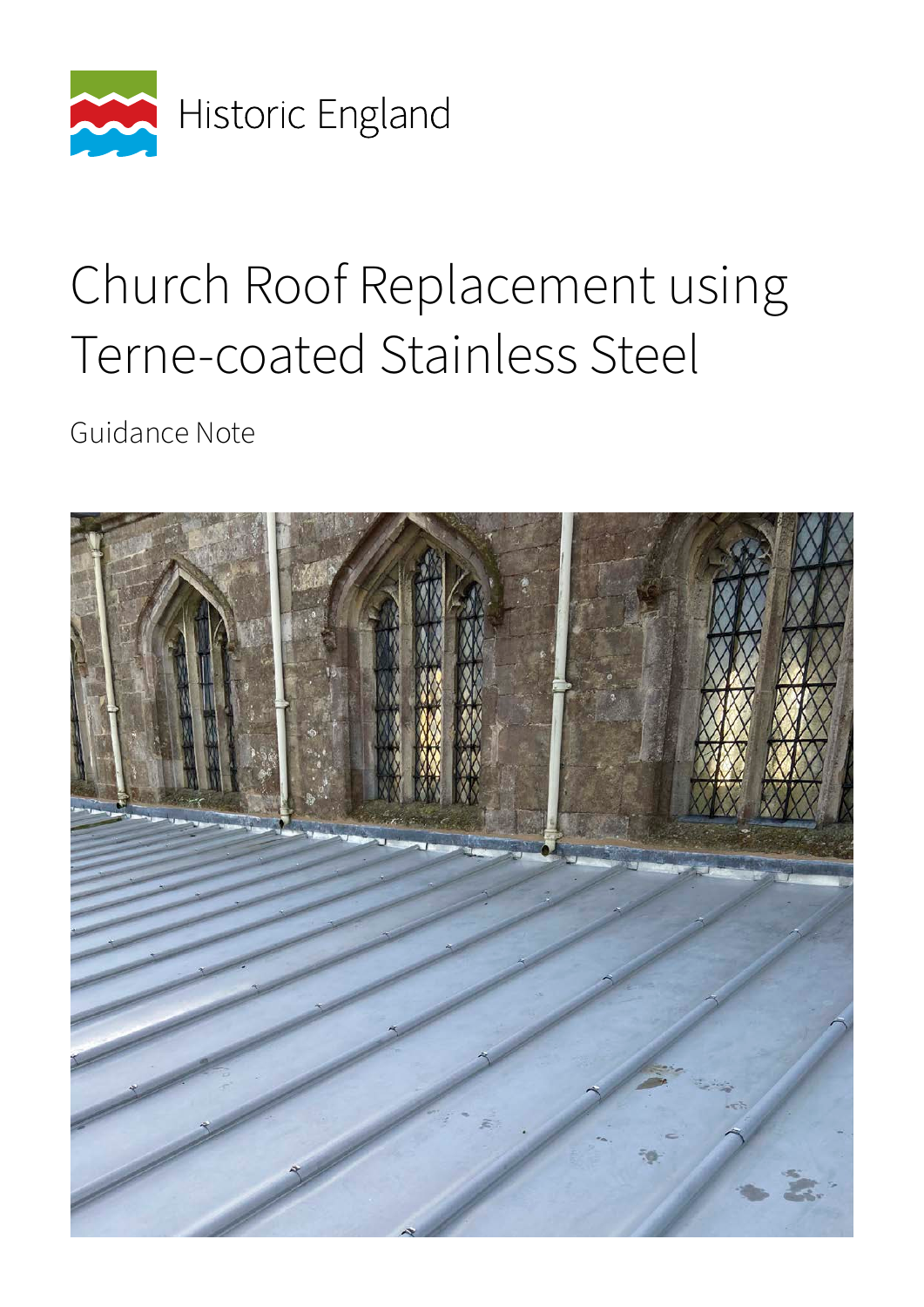## Summary

This technical advice note is aimed at parochial church councils and their architects, diocesan advisory committees, local authority conservation officers and other conservation professionals. It is designed to help with decisions following theft of lead from a historic church roof. Terne- coated stainless steel (TCSS) is the most durable alternative to lead and offers advantages over other options such as slate or tiles. However, there are a number of issues regarding the use of TCSS that are often raised by congregations, architects and advisory bodies when making decisions on roof replacement after lead theft from a historic church. To address these, Historic England commissioned an independent metal- roofing consultant to survey the TCSS roofs that have been installed on a number of churches in England over the past 25 years and to review their performance, summarise lessons learnt and identify ways in which problems had been or could be overcome. It also commissioned laboratory testing of various TCSS roof assemblies to evaluate ways of reducing the noise of rain drumming on a TCSS roof.

This advice note considers nine design, specification and installation issues that frequently arise when considering the use of TCSS to replace stolen lead roofing. It presents the findings of the survey and laboratory tests, and provides technical guidance on addressing each of the issues.

For advice on preventing theft of lead from church buildings and what to do if theft occurs, see [Theft of Metal from Church Roofs: Prevention and](https://historicengland.org.uk/images-books/publications/theft-metal-church-roofs-prevention-response/)  [Response](https://historicengland.org.uk/images-books/publications/theft-metal-church-roofs-prevention-response/), and for Historic England's policy on alternative materials, see [Theft of Metal from Church Roofs: Replacement Materials.](https://historicengland.org.uk/images-books/publications/theft-metal-church-roofs-replacement-materials/)

#### Disclaimer

This guidance note is a summary of current best practice.Historic England and their advisors do not take responsibility for consequences arising from the use of this document.

This document has been prepared by Keith Roberts BSc CEng MICE MIStruct E MAE of Roberts Consulting on behalf of Historic England. Published by Historic England April 2022. All images © Keith Roberts unless stated otherwise.

Please refer to this document as:

Historic England 2022 *Church Roof Replacement Using Terne-coated Stainless Steel*. Swindon. Historic England.

Front cover: Terne-coated stainless steel roof with round batten rolls © Steve Bevins

[HistoricEngland.org.uk/advice/caring-for-heritage/places-of- worship/](https://historicengland.org.uk/advice/caring-for-heritage/places-of-worship/places-of-worship-at-risk/metal-theft/) [places-of-worship-at-risk/metal-theft/](https://historicengland.org.uk/advice/caring-for-heritage/places-of-worship/places-of-worship-at-risk/metal-theft/)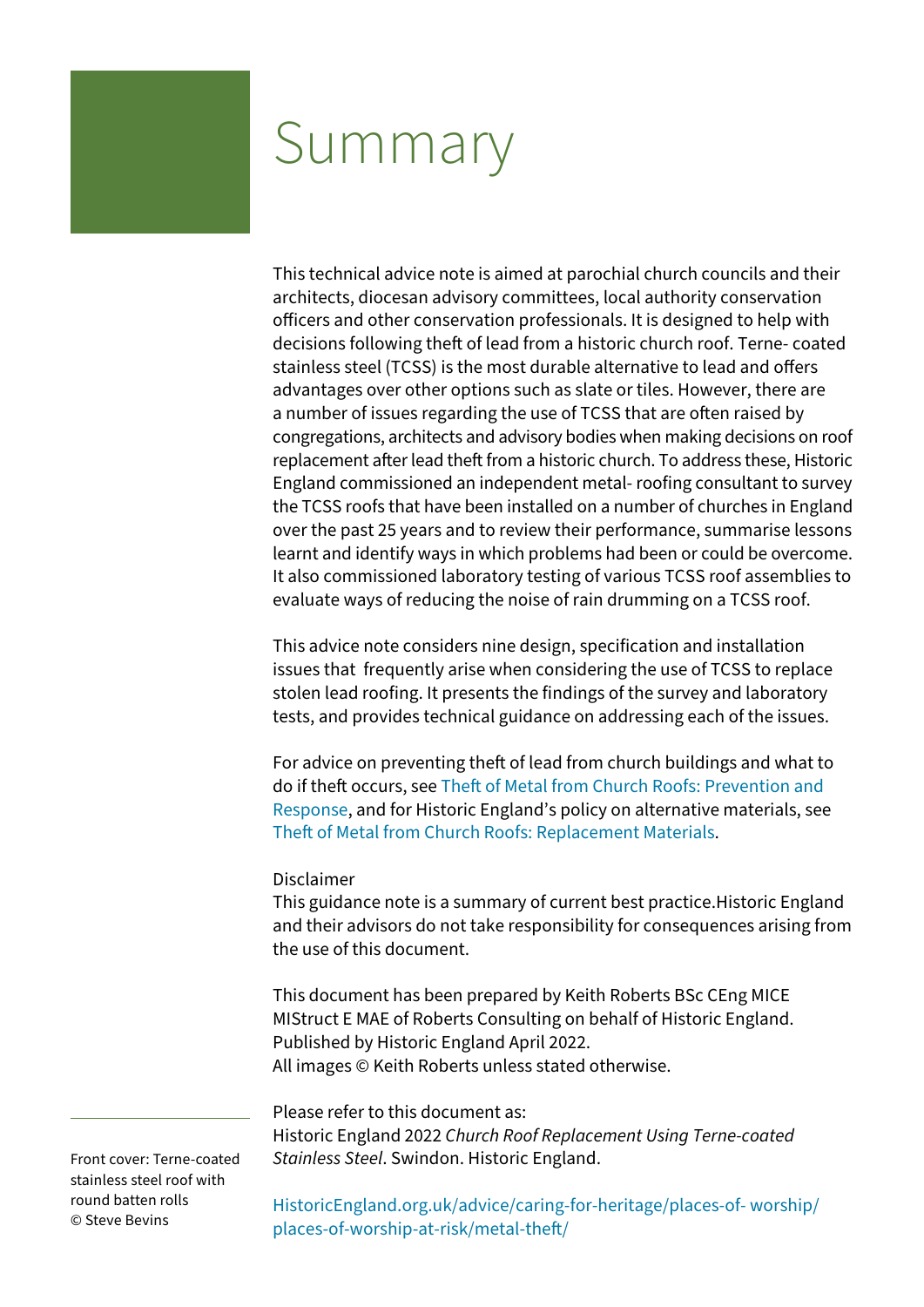## <span id="page-2-0"></span>Contents

| $\mathbf{1}$   |                                             |  |
|----------------|---------------------------------------------|--|
| $\overline{2}$ |                                             |  |
| $\mathbf{3}$   |                                             |  |
| 4              |                                             |  |
| $5\phantom{a}$ |                                             |  |
| 6              |                                             |  |
| $\overline{I}$ |                                             |  |
| 8              | Unacceptable appearance from ground level10 |  |
| 9              |                                             |  |
|                |                                             |  |
|                |                                             |  |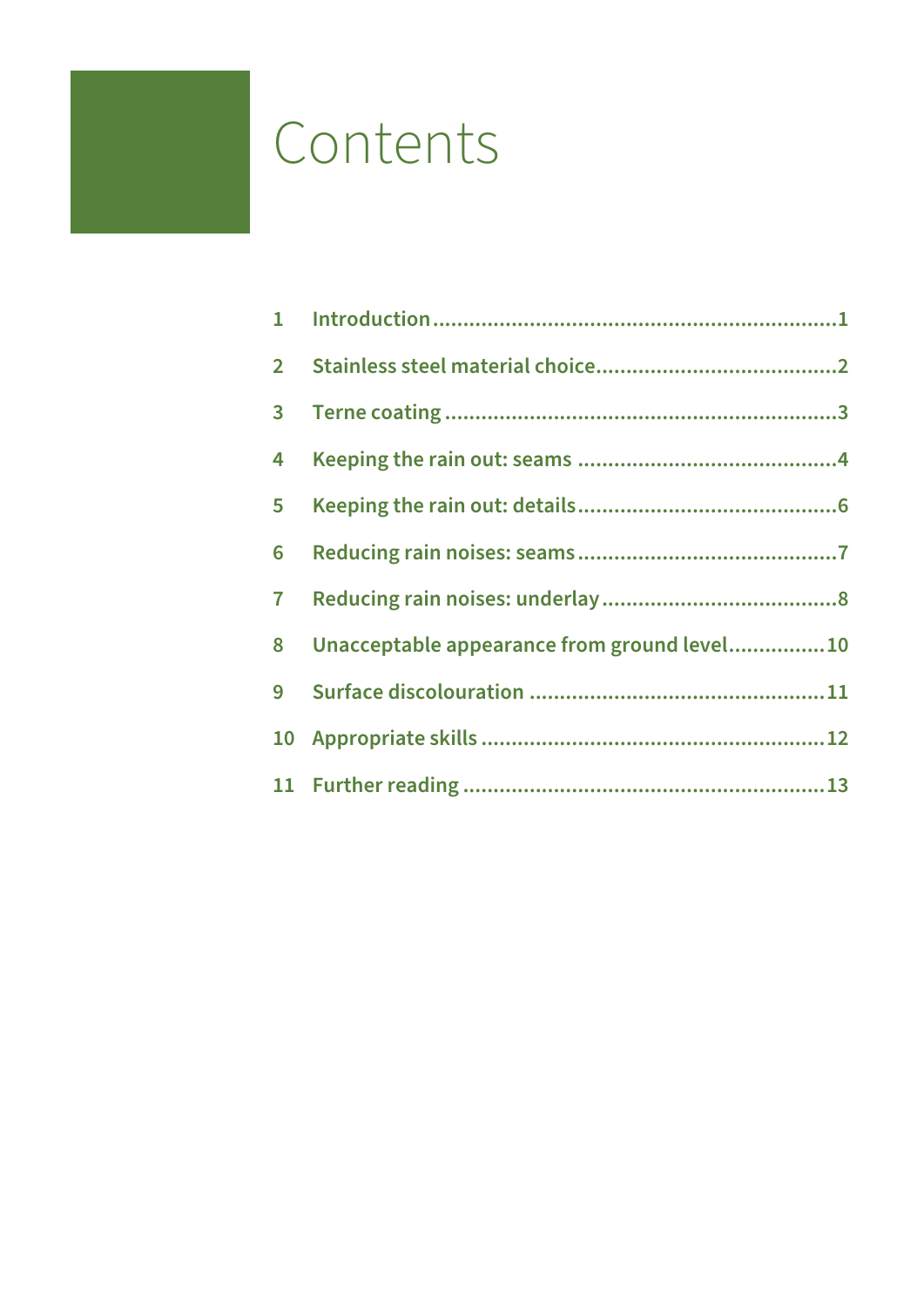# <span id="page-3-0"></span>**1** Introduction

The theft of lead from church roofs in England continues to be reported despite active preventive measures. When lead roof coverings have been stolen, we understand it may be too risky to replace with the same materials. We have found that the most appropriate and long-lasting alternative is generally terne-coated stainless steel (TCSS), although for some buildings zinc, slates or tiles may be options.

Stainless steel is potentially the most durable alternative roofing metal; it has high ductility and tensile strength, making it more resistant to stresses associated with thermal movement and consequent fatigue problems. An early example of a church roof with a stainless steel covering is in Guildford and dates from 1978. The roof of the Chrysler Building in New York was laid in 1929 and is still serviceable. A properly detailed stainless steel roof should have a life of 80 to 100 years.

TCSS offers a number of other advantages:

- Fully supported TCSS roofing does not experience reverse-side corrosion.
- $\blacksquare$  Rainwater running over the metal surfaces is not contaminated.
- TCSS is significantly lighter  $(3 \text{kg/m}^2)$  than lead (code 6 is 30kg/m<sup>2</sup>).
- $\blacksquare$  The approximate cost of a stainless steel roof is similar to that of lead. (TCSS is cheaper than copper but more expensive than aluminium, whilst the thinner gauge TCSS is currently similar to zinc, although the market price for metals can vary significantly).
- It is difficult to remove from a roof and as it is only 0.4mm or 0.5mm thick, it has very low scrap value per square metre so it is not an attractive target for metal thieves.
- At the end of its life stainless steel can be melted down and reused, a sustainable goal.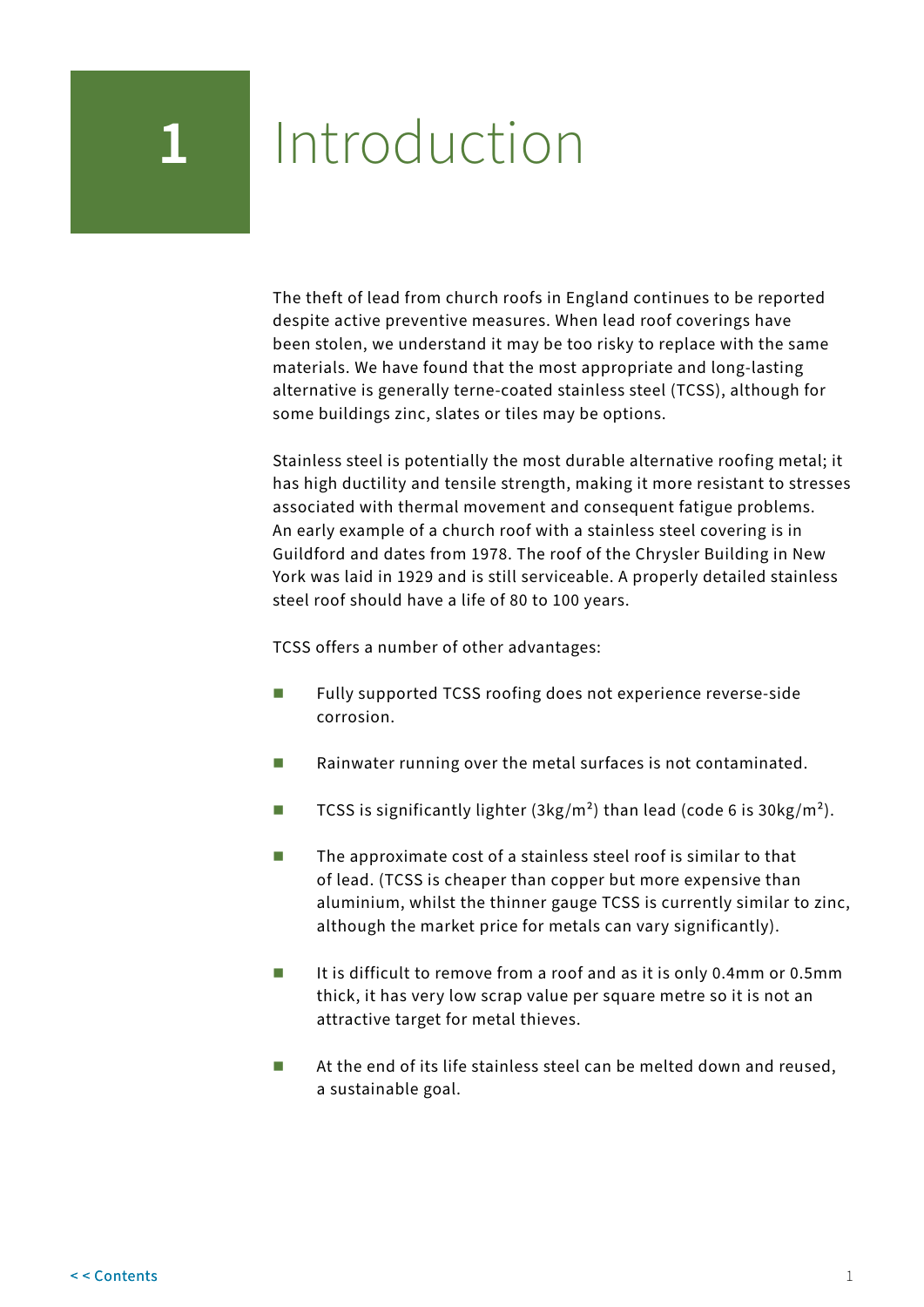## <span id="page-4-0"></span>**2** Stainless steel material choice

### **2.1 Past experience**

Some products have corroded. The hard metal is not malleable like lead and is difficult to form details.

## **2.2 Survey findings**

Stainless steel is produced by slowly melting mixtures of iron, chromium and other metals in a large electric furnace to create ingots of metal alloy that are then heat treated, rolled and processed to ultimately create coils of thin sheet material. It is an expensive business. Consequently there are only a few manufacturers who offer a limited choice of finished products to the roofing industry.

Corrosion resistance is largely dependent upon chromium and molybdenum contents. Grade 316 is the highest quality material for roofing applications with 2.1 per cent molybdenum content. An alternative is grade K44 that has 1.85 per cent molybdenum content whilst giving economic advantages through being a non-nickel bearing alloy. For aggressive environments such as in high airborne-salt areas within 10km of the coastline, specialist advice should be sought.

Stainless steel is more difficult to fold and form detail work than lead. However, whilst 0.5mm-thick stainless steel can be impractical to use for some detail work, 0.4mm-thick sheet has been folded and laid successfully.

## **2.3 Guidance**

Suggest that 0.4mm thick grade 316L (EN reference 1.4404) or grade K44 (EN reference 1.4521) should be used.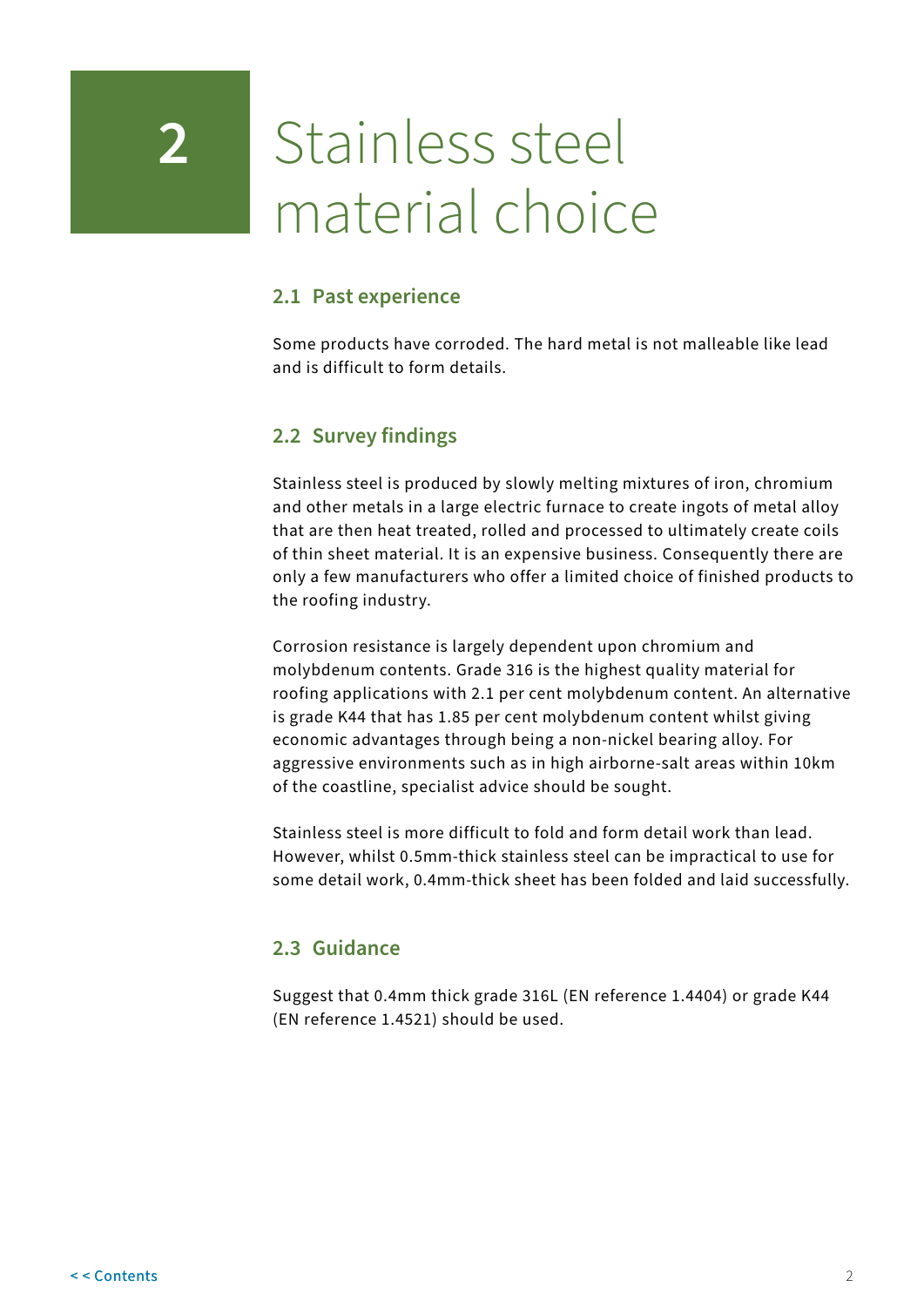## <span id="page-5-0"></span>**3** Terne coating

### **3.1 Past experience**

Stainless steel can have a shiny appearance that would not be appropriate for a historic church.

## **3.2 Survey findings**

Most stainless-steel products have a bright shiny appearance, particularly when first exposed to the atmosphere. This would detract from the finished external appearance of the church and be a poor match for the original lead roofing. To overcome this, manufacturers have developed various low-reflective coatings. The generic name of the coating is taken from the French word 'terne', meaning 'dull'.

An early coating that was widely used comprised 80 per cent lead and 20 per cent tin. However, manufacturers in Europe changed to 100 per cent tin electroplated coating more than two decades ago partly to comply with environmental restrictions on the use of lead. This finish has a silver coloured reflective appearance when first laid, but weathers to a dark grey matt finish over a six month to three year period. An advantage of the tin surface coating is that soldered joints can be formed with success.

#### **3.3 Guidance**

Suggest a tin-rich electroplated surface coating.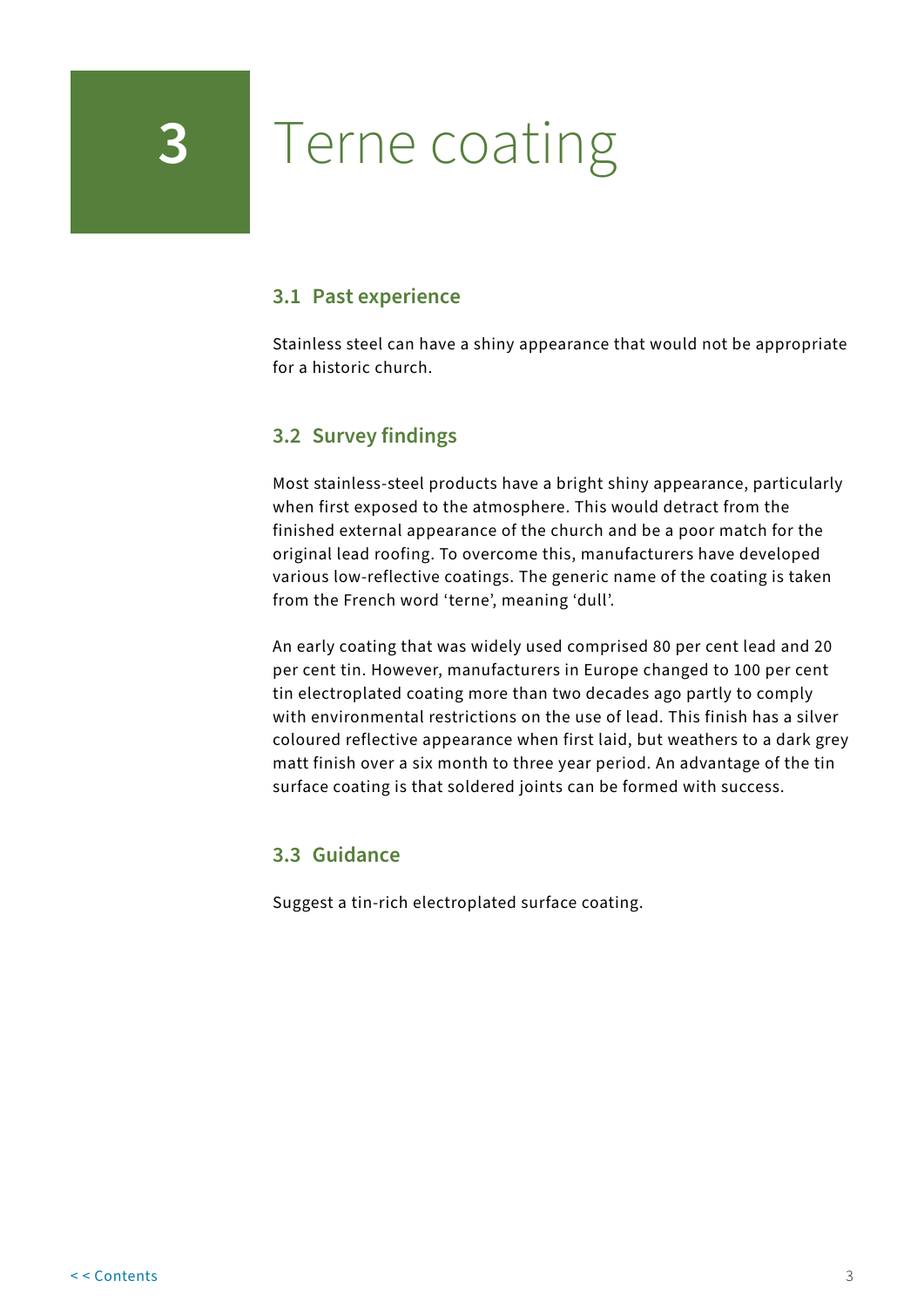## <span id="page-6-0"></span>**4** Keeping the rain out: seams

### **4.1 Past experience**

Standing seam metal roofs have leaked.

## **4.2 Survey findings**

There are two common means of forming side joints in stainless steel metal roofing: a standing seam and a round batten roll.

The 25mm high standing seam has a double-welted top. The minimum finished slope for this type of joint is 5º. In some exposed locations with long shallow slopes, water has found its way through the seams by capillary action or potentially by wind and thermal pumping action. This phenomenon is a result of wind pressure and temperature changes on partially sealed seams. Many contractors now apply a butyl seal within the seam before closing up. However the seal, which is inaccessible once the roof is properly formed, can have a relatively short life expectancy of typically 10 years.

The alternative method of forming a side joint is to use a batten roll detail. The minimum finished slope for this type of joint is 3º. The sides of each stainless steel pan are dressed up the sides of a 50 x 50mm shaped timber batten. The up-turns at the sides of the panels are 40mm high, so there is less risk of rainwater entry than with a standing steam, whilst allowing the joint to breathe. The batten and up-turns are then protected with a separate stainless-steel capping strip dressed to shape and fitted over the batten.

Battens can be formed in different shapes. The round batten roll closely resembles the traditional lead roll. An alternative preferred by some architects is a square batten with the capping held in place with welted edges, although this does not replicate the appearance of a traditional lead roll.

Stainless steel cleats hold the sheets down and prevent detachment of the lightweight material in strong winds. The means of attachment also allow long lengths of sheet metal to expand and contract along the length of the roof slope. As there is less work-hardening in forming a batten roll compared to a standing seam the risk of creating unevenness in the flat pan of the sheet, known as quilting or oil canning, is reduced.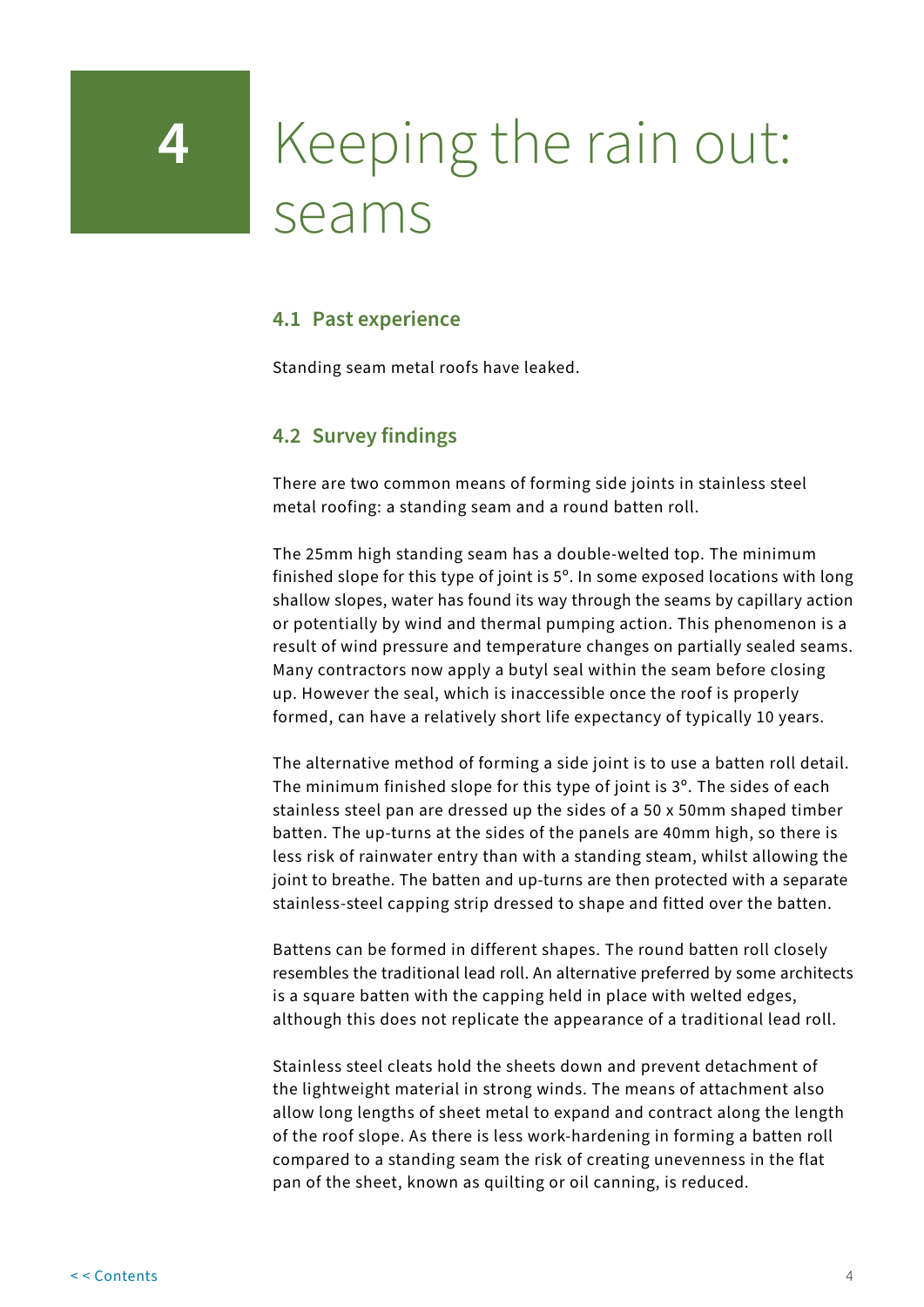## **4.3 Guidance**

Suggest round batten-roll side seams.



Figure 1: Standing seams



Figure 2: Round batten rolls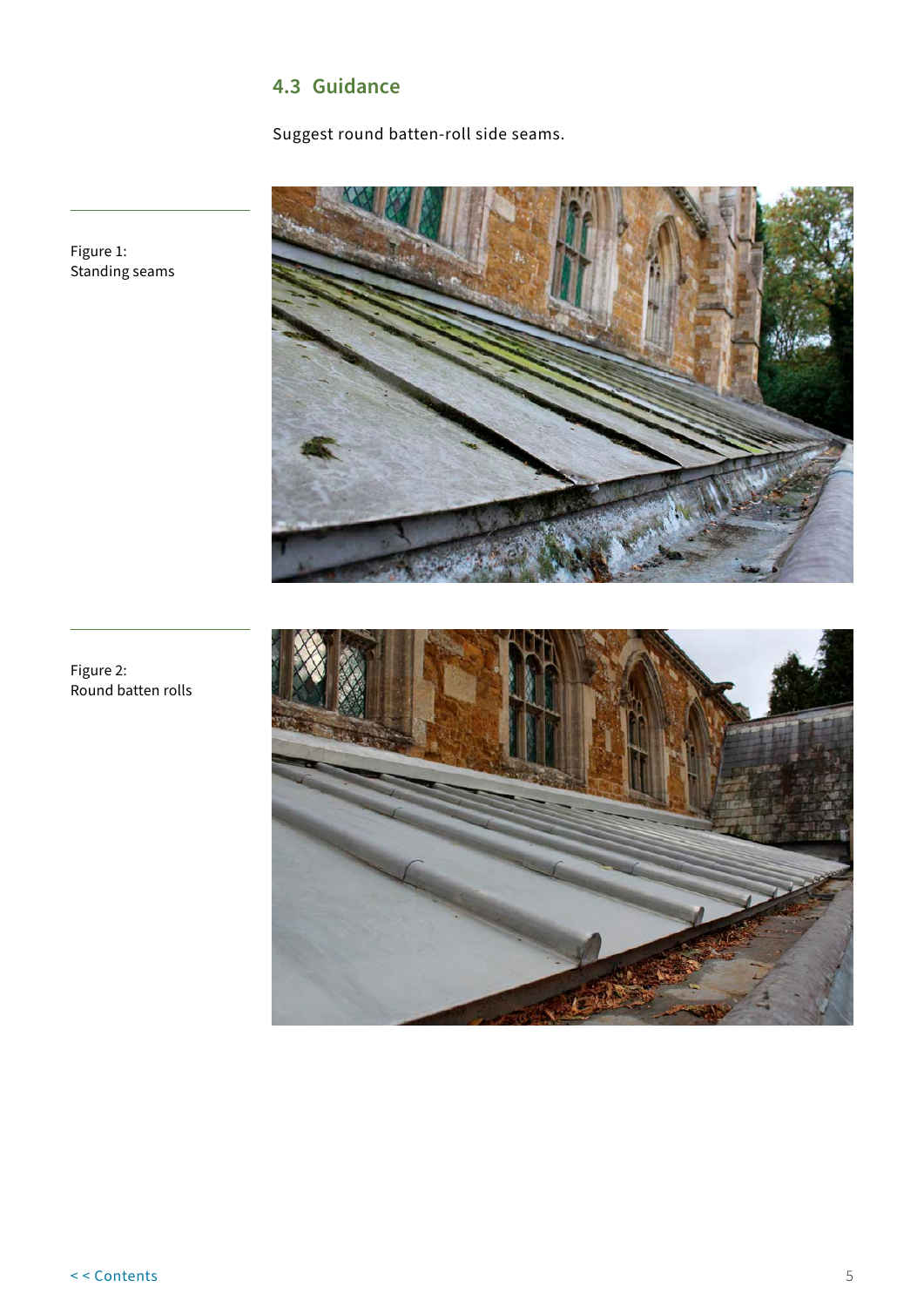## <span id="page-8-0"></span>**5** Keeping the rain out: details

## **5.1 Past experience**

Metal roofs have leaked.

## **5.2 Survey findings**

Some rainwater ingress has been observed at verges and below sloping valleys where it has not been possible to form and dress irregular-shaped panels in stainless steel on site. This could be resolved by preparing a special panel in a workshop. Alternatively, for relatively small areas, the detail work around roof edges could be formed in lead. Although this could be attractive to a thief, on a typical roof more than 95 per cent of the roof covering would still be formed in the terne-coated stainless steel and at very low risk of theft.

Other awkward details such as around pipe penetrations and access hatches could also be formed in lead. Lead remains the preferred material for flashings dressed into masonry. Where possible, standard details should be adopted and agreed in advance.

## **5.3 Guidance**

Suggest adopt standard traditional details, using lead in small quantities as appropriate.





Figure 3: Awkward detail at verge with water running into upstand

Figure 4: Lead used for flashings and access hatch capping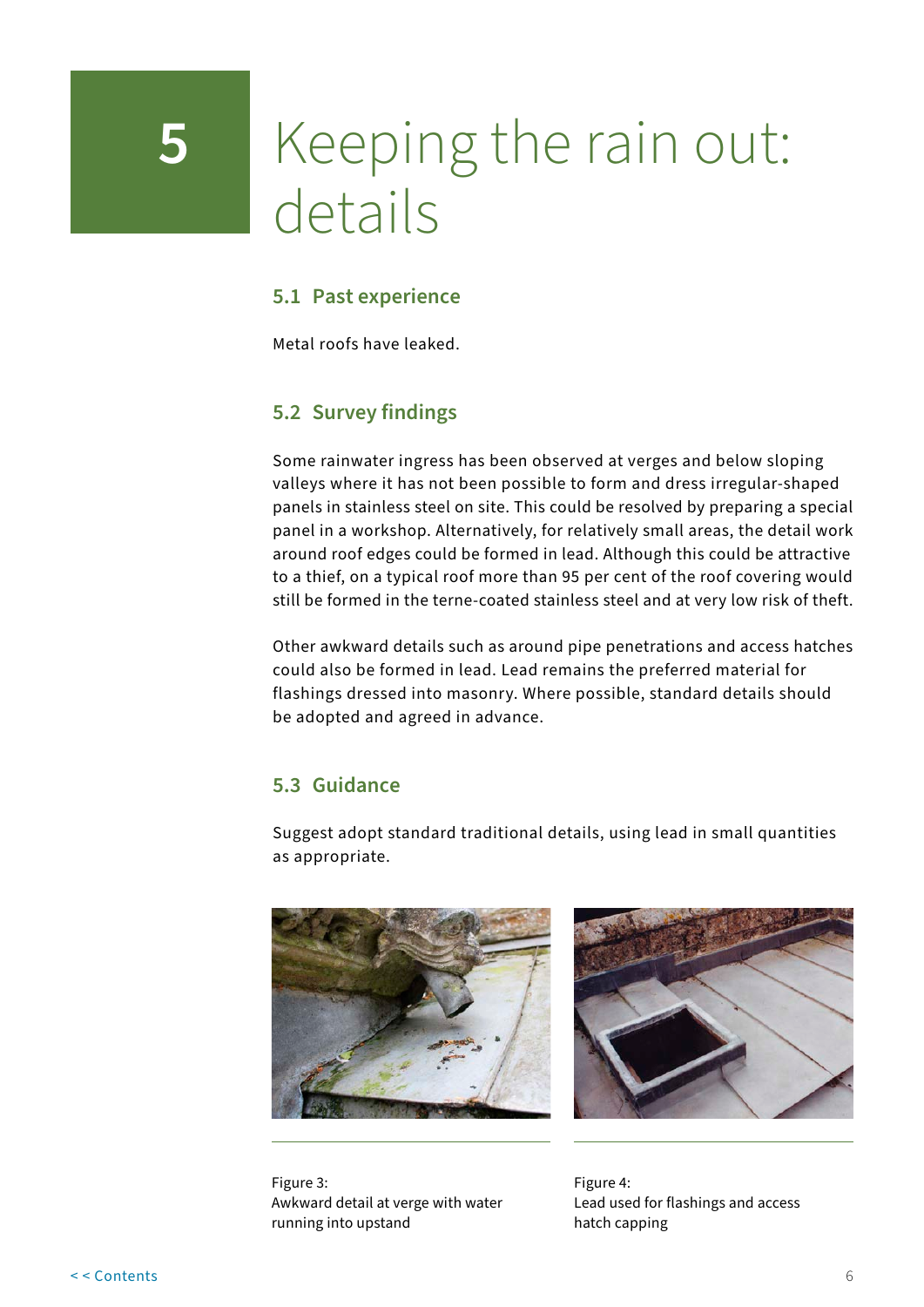## <span id="page-9-0"></span>**6** Reducing rain noises: seams

## **6.1 Past experience**

During periods of heavy rainfall or hail the roof is noisy.

## **6.2 Survey findings**

A recurring concern has been reports during heavy rainfall of significant noise heard within churches caused by droplets of rain falling onto the thin metal roofing. There is a British Standard for the laboratory measurement of sound generated by rainfall on building elements, BS EN ISO 140 Part 18. Rain is simulated on a purpose-built rig at the acoustic laboratory. Droplets of water fall from a tank suspended 3.5m above small sample roofs and the sound intensity is measured within a test room directly below.

Acoustic tests were commissioned by Historic England to compare different roof constructions. The acoustic performance of the two different TCSS seam types - standing seam and round-batten rolls - was measured. The independent test results found that the average sound intensity below the batten roll roof was 1.3 dB quieter than beneath the standing seam roof.

## **6.3 Guidance**

Suggest round batten-roll side seams as quieter in heavy rainfall.





Figure 5: Standing-seam roof sample under test

Figure 6: Round batten-roll roof sample under test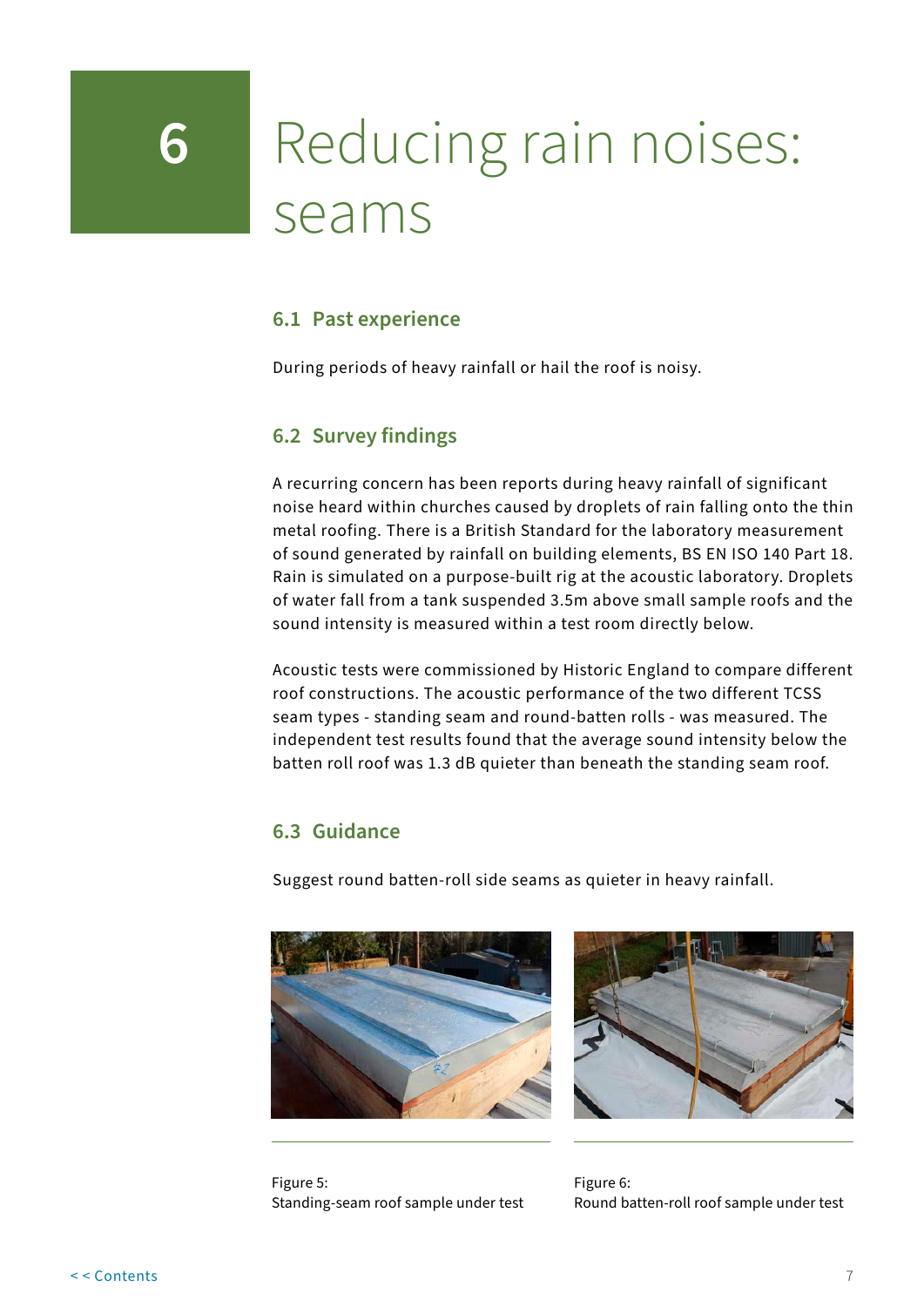# <span id="page-10-0"></span>**7** Reducing rain noises: underlay

## **7.1 Past experience**

During periods of heavy rainfall or hail the roof is noisy.

## **7.2 Results of laboratory testing**

Another means of reducing rain drumming noise is to introduce a different type of underlay placed on top of the wooden deck and directly below the stainless-steel roofing.

There are two types. A spiral-mesh open-fibre mat approximately 8 mm thick with a breather membrane directly below. The shallow air gap helps to reduce noise transmission. Alternatively, a solid acoustic mat that is adhered to the underside of the flat pan of the roofing can be used. This uses the same technique as that used to reduce the noise of drops of water from a dripping tap falling into the bowl of a stainless-steel sink.

Independent tests carried out at the acoustic laboratory found that the addition of spiral-mesh open-fibre underlay reduced the sound intensity by 0.4 dB. The alternative solid acoustic mat reduced the sound intensity by 2.2 dB.



Figure 7: Mats bonded to underside of sink to reduce dripping noises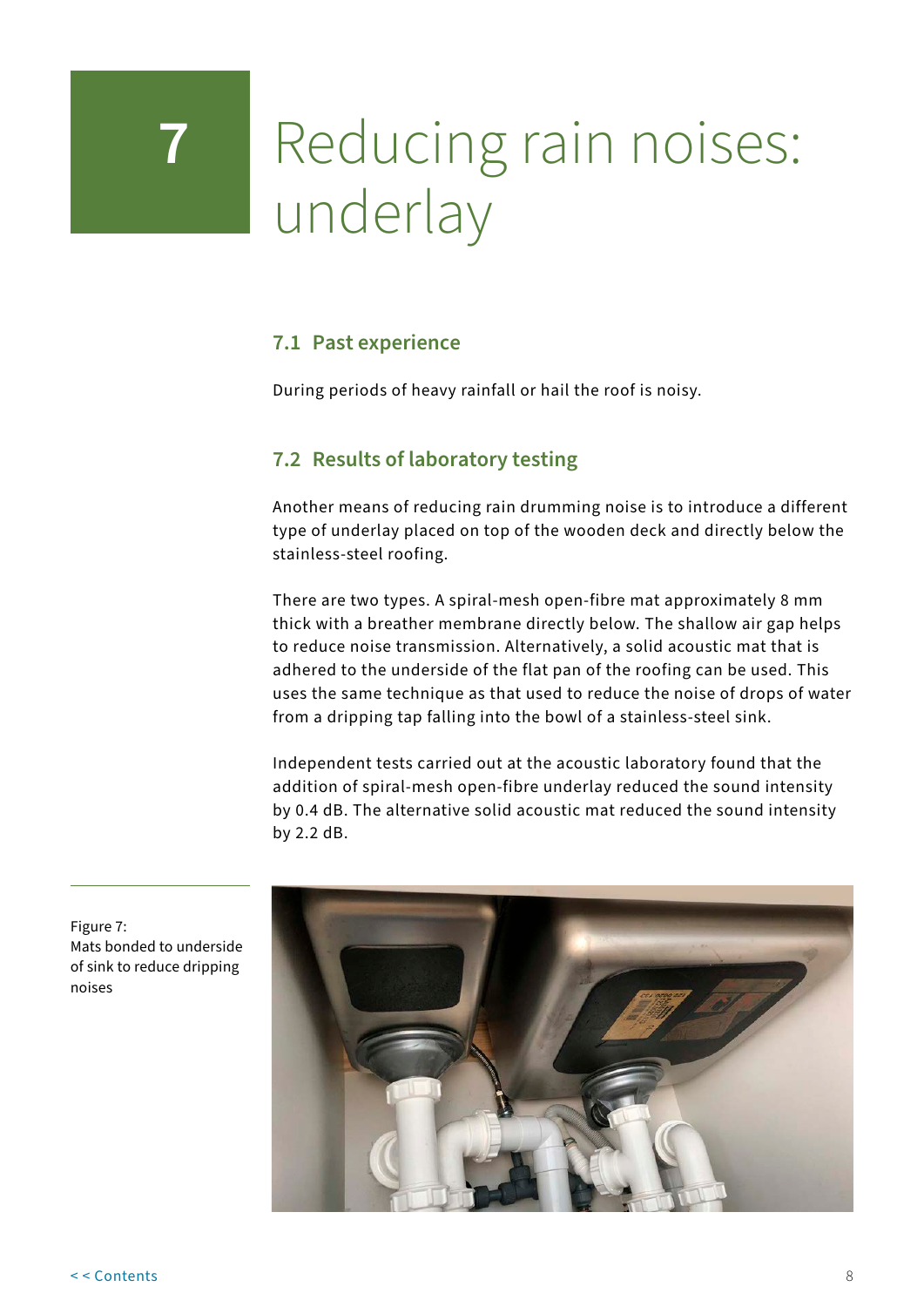## **7.3 Guidance**

Suggest an acoustic mat adhered to the underside of the flat pan of the roofing as quieter in heavy rainfall.



Figure 8: Spiral mesh underlay under test

Figure 9: Acoustic mat bonded to underside of roofing for acoustic test

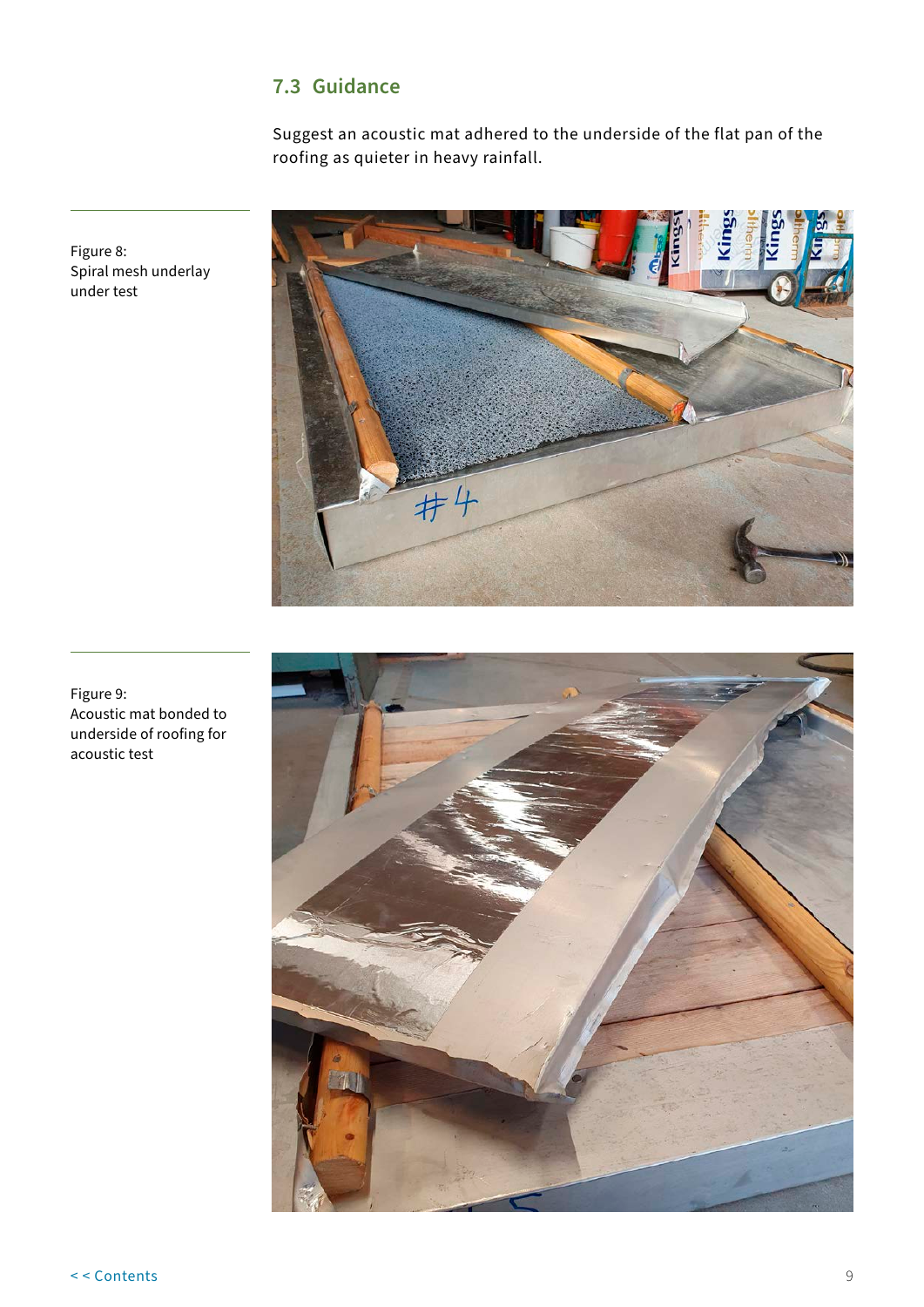## <span id="page-12-0"></span>**8** Unacceptable appearance from ground level

## **8.1 Past experience**

The detailing seen from ground level by church users can look unacceptable.

## **8.2 Findings**

On occasion perimeter detailing to the stainless steel roofing can be readily seen from ground level and if not properly considered can create an unacceptable appearance.

Care is required in considering perimeter details that can be seen from ground level. Alternative details using traditional materials such as stone or rendered masonry may be feasible. Alternatively, forming the verge in lead could be considered, although again this could be attractive to a potential thief.

## **8.3 Guidance**

Suggest adopt standard traditional details, using lead in small quantities as appropriate.





Figure 10: Straight verge fascia contrasts with uneven masonry

Figure 11: End of fascia with acute corner and incomplete closure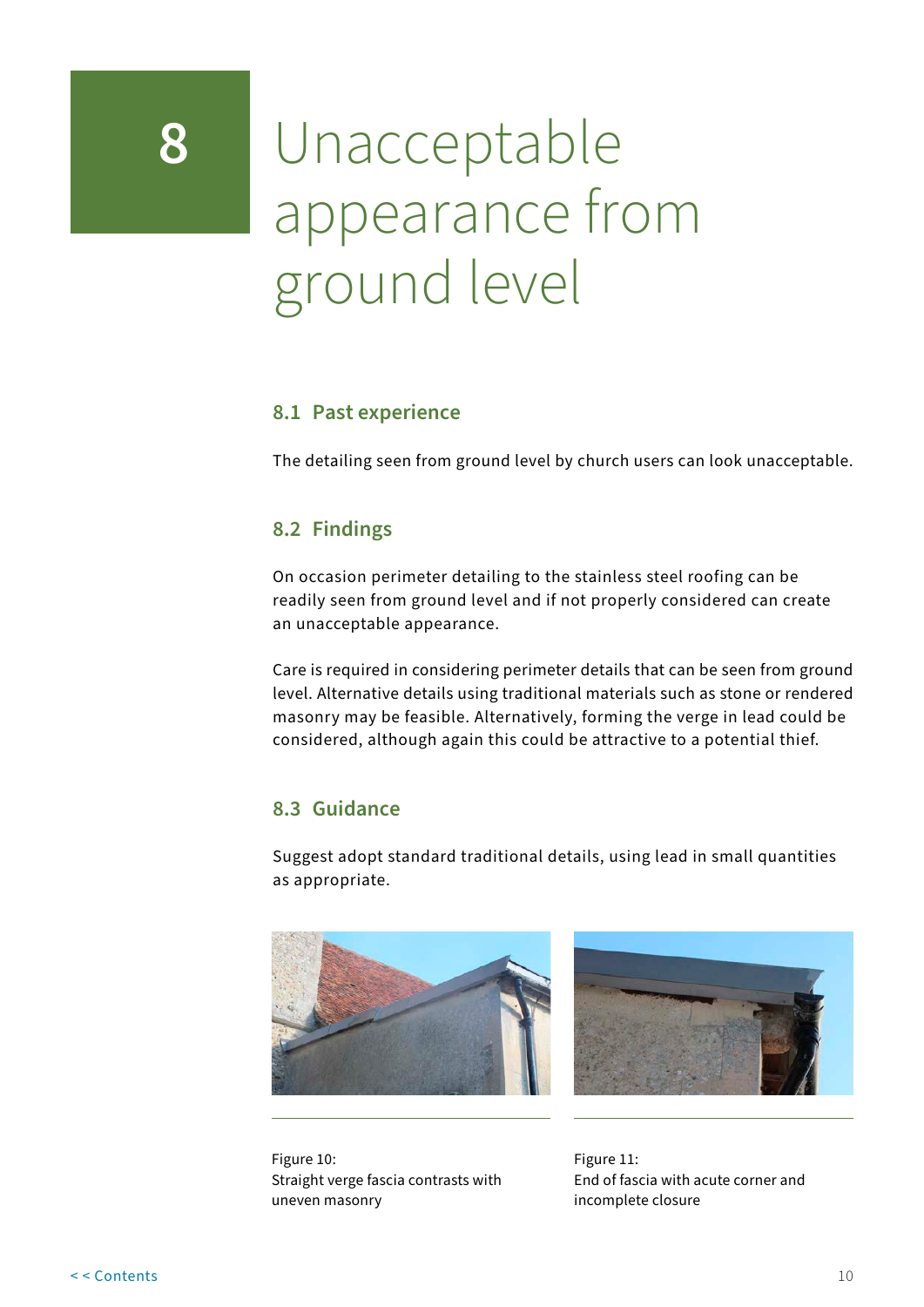# <span id="page-13-0"></span>**9** Surface discolouration

## **9.1 Past experience**

Some roof surfaces have a rusty appearance after several years.

## **9.2 Findings**

On a few stainless steel roofs with the old lead/tin terne coating, a brown-coloured residue formed after several years of exposure. On investigation it was found that there was no reduction in the overall thickness or pitting corrosion in the stainless steel roofing. Trials have shown that the discolouration can be permanently removed using a weak phosphoric acid solution that is commonly found in carbonated soft drinks, especially cola.

## **9.3 Guidance**

If discolouration appears, wash down with recommended cleaning solution.





Figure 12: Discolouration of lead-rich terne-coated stainless steel

Figure 13: Stain successfully removed using weak phosphoric acid solution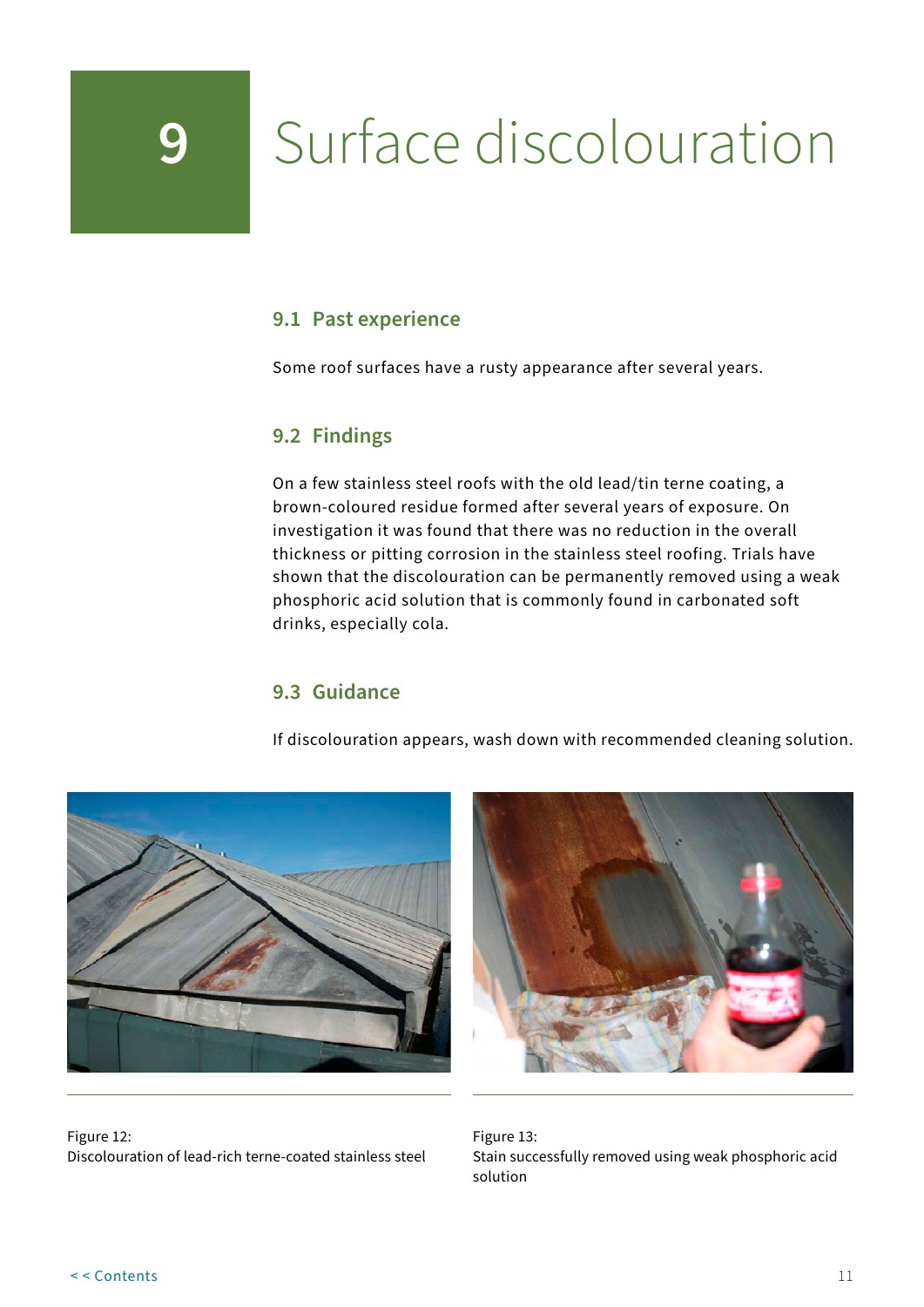# <span id="page-14-0"></span>**10** Appropriate skills

## **10.1 Past experience**

The job sometimes looks unsightly.

## **10.2 Findings**

Using an experienced contractor is key to ensuring that a terne- coated stainless steel (TCSS) roof looks good and performs well. You therefore need to use a roofing contractor whose tradespeople are experienced in working with stainless steel and have the right specialist tools for the job.

All tools used when fitting a stainless steel roof must be made of stainless steel as any particles or residues from plain steel tools will result in staining.

The contractor is responsible for taking appropriate f ire precautions in carrying out any hot works on the roof.

## **10.3 Guidance**

Suggest using a member of the Federation of Traditional Metal Roofing Contractors (FTMRC). However, not all of its contractor members have sufficient experience of working with stainless steel, so you will need to make further enquires to make sure that they have the necessary skill. Ask to see examples of previous TCSS roofs they have installed. Some Lead Contractors Association (LCA) members with experience should also be considered, particularly for the lead detail works.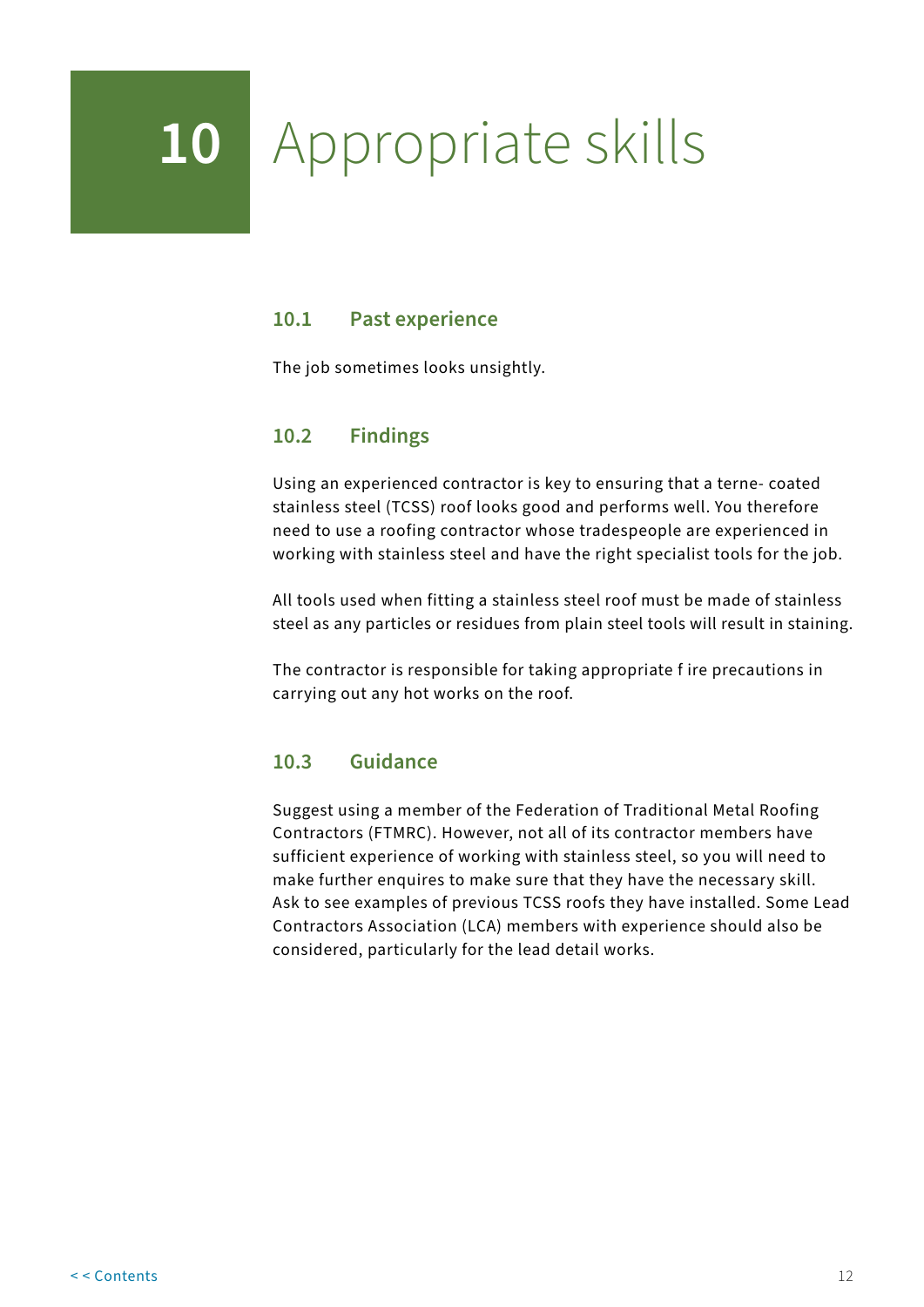## <span id="page-15-0"></span>**11** Further reading

BRE 1990 *Stainless steel as a building material: Digest 349*. Watford: BRE

FTMRC, 2018 *UK Guide to Good Practice in Fully Supported Metal Roofing and Cladding*, 3 edn. FTMRC

Helzel, M 2002 *Stainless steel for roofing* Building Series, 4. Luxembourg: Euro Inox

Henry, A and Wood, C (eds) 2013 *Practical Building Conservation: Roofing*. Abingdon: Routledge

Roberts, K 2009 'Learning through experience: Leakage through shallow pitch stainless steel standing seam roofing. RCI Technical Note 186.' *Roofing, Cladding & Insulation*. Unity Media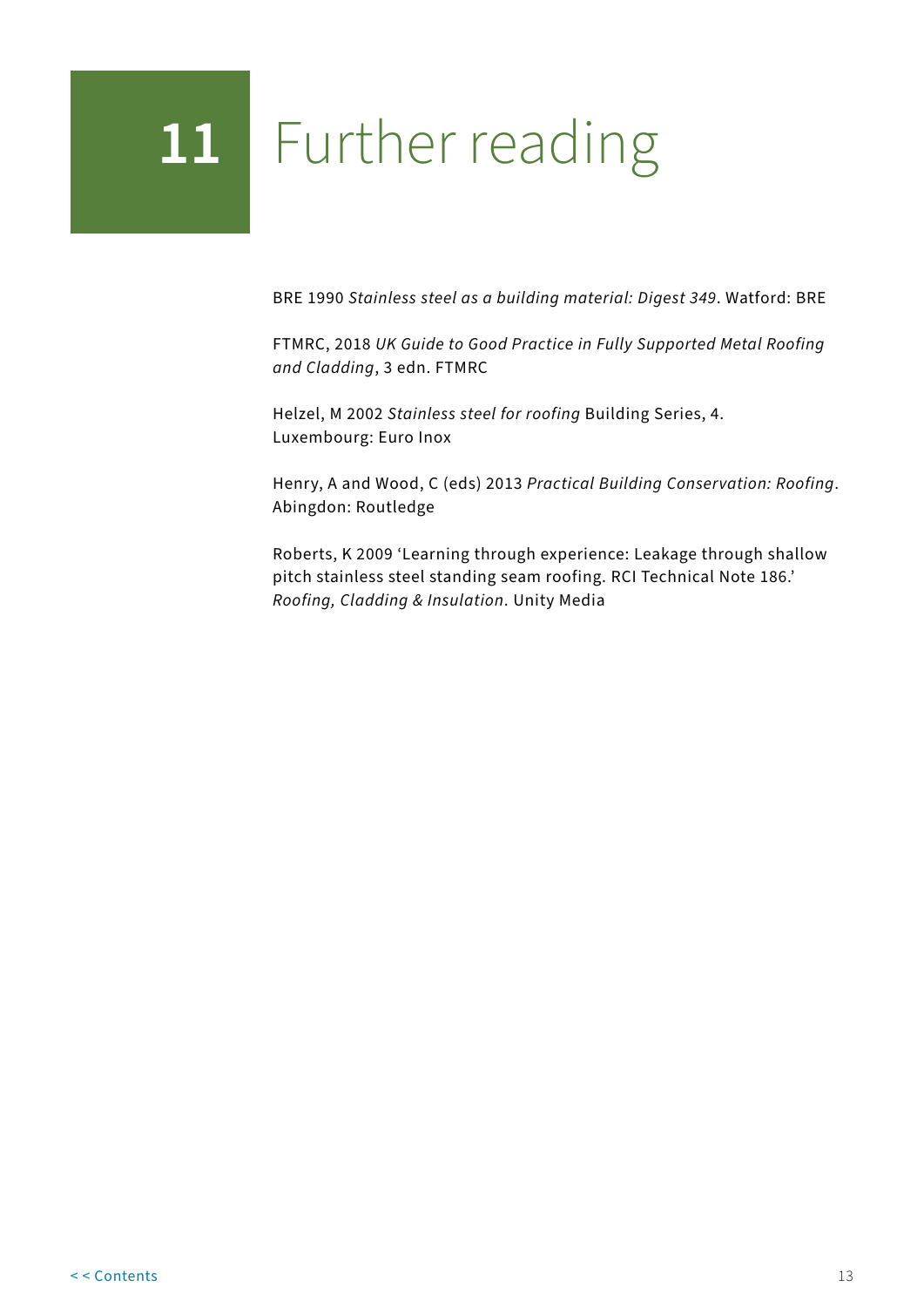## **Contact Historic England**

**East of England** Brooklands 24 Brooklands Avenue Cambridge CB2 8BU Tel: 01223 582749 Email: [eastofengland@](mailto:eastofengland%40HistoricEngland.org.uk?subject=Guidance) [HistoricEngland.org.uk](mailto:eastofengland%40HistoricEngland.org.uk?subject=Guidance)

### **Fort Cumberland** Fort Cumberland Road Eastney Portsmouth PO4 9LD Tel: 023 9285 6704 Email: [fort.](mailto:fort.cumberland%40HistoricEngland.org.uk?subject=Guidance) [cumberland@](mailto:fort.cumberland%40HistoricEngland.org.uk?subject=Guidance) [HistoricEngland.org.uk](mailto:fort.cumberland%40HistoricEngland.org.uk?subject=Guidance)

**London and South East** 4th Floor Cannon Bridge House 25 Dowgate Hill London EC4R 2YA Tel: 020 7973 3700 Email: [londonseast@](mailto:londonseast%40HistoricEngland.org.uk?subject=Guidance) [HistoricEngland.org.uk](mailto:londonseast%40HistoricEngland.org.uk?subject=Guidance)

#### **Midlands**

The Foundry 82 Granville Street Birmingham B1 2LH Tel: 0121 625 6888 Email: [midlands@](mailto:midlands%40HistoricEngland.org.uk?subject=Guidance) [HistoricEngland.org.uk](mailto:midlands%40HistoricEngland.org.uk?subject=Guidance)

### **North East and Yorkshire** Bessie Surtees House 41-44 Sandhill Newcastle Upon Tyne NE1 3JF Tel: 0191 269 1255 Email: [northeast@](mailto:northeast%40HistoricEngland.org.uk?subject=Guidance) [HistoricEngland.org.uk](mailto:northeast%40HistoricEngland.org.uk?subject=Guidance)

37 Tanner Row York YO1 6WP Tel: 01904 601948 Email: [yorkshire@](mailto:yorkshire%40HistoricEngland.org.uk?subject=Guidance) [HistoricEngland.org.uk](mailto:yorkshire%40HistoricEngland.org.uk?subject=Guidance)

#### **North West**

3rd Floor, Canada House 3 Chepstow Street Manchester M1 5FW Tel: 0161 242 1416 Email: [northwest@](mailto:northwest%40HistoricEngland.org.uk?subject=Guidance) [HistoricEngland.org.uk](mailto:northwest%40HistoricEngland.org.uk?subject=Guidance)

#### **South West**

Fermentation North (1st Floor) Finzels Reach Hawkins Lane Bristol BS1 6JQ Tel: 0117 975 1308 Email: [southwest@](mailto:southwest%40HistoricEngland.org.uk?subject=Guidance) [HistoricEngland.org.uk](mailto:southwest%40HistoricEngland.org.uk?subject=Guidance)

#### **Swindon**

The Engine House Fire Fly Avenue Swindon SN2 2EH Tel: 01793 445050 Email: [swindon@](mailto:swindon%40%0AHistoricEngland.org.uk?subject=Guidance) [HistoricEngland.org.uk](mailto:swindon%40%0AHistoricEngland.org.uk?subject=Guidance)